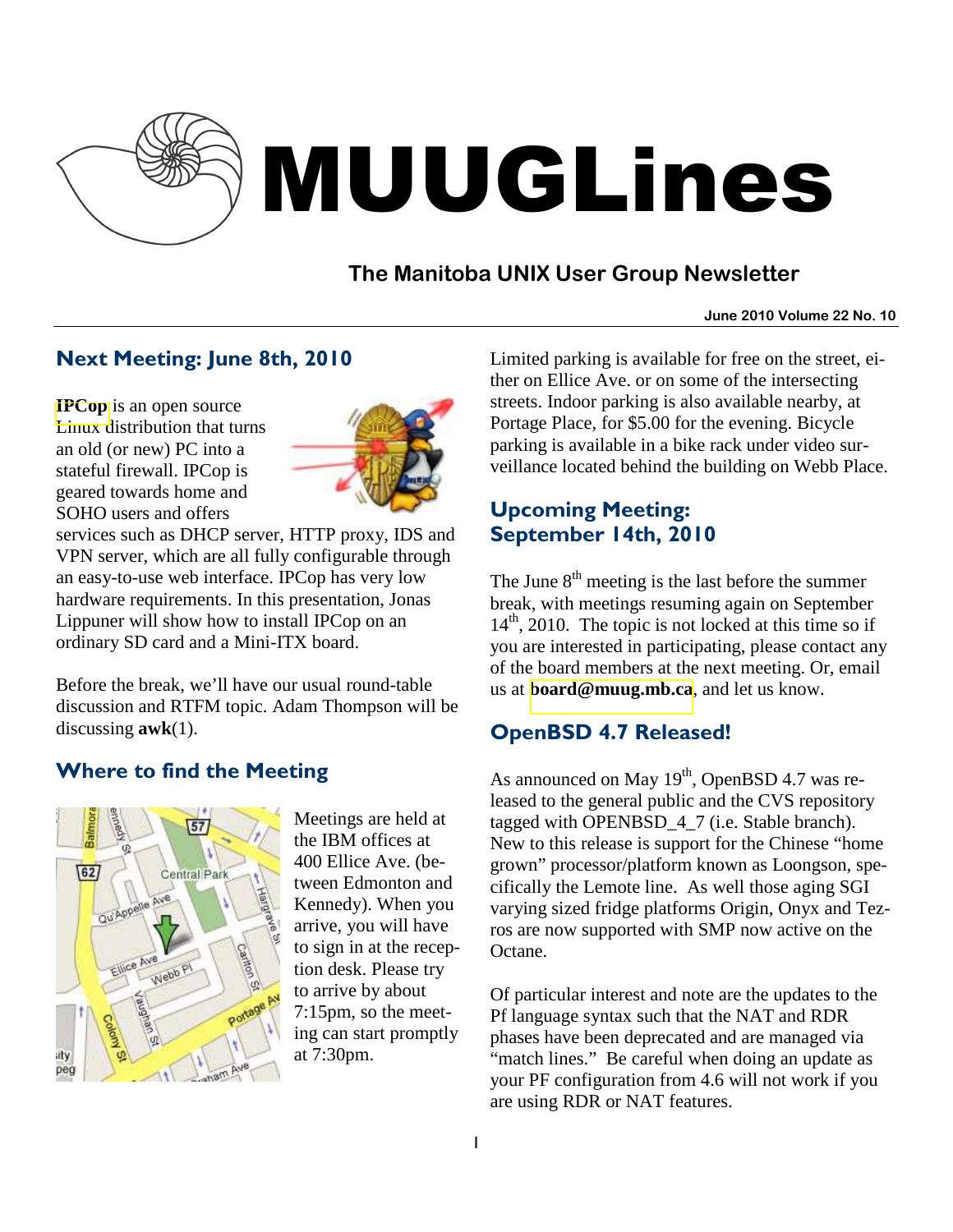#### For instance,

nat pass on external from any to any -> external:0

#### replaced with:

match out on internal from any to any nat-to (external:0)

It seems a bit weird at the onset but once your rules are converted they will look a lot more readable and are more consistent with the rest of the filtering grammar. Unfortunately the miniupnpd daemon (as mentioned in a previous newsletter) is broken by this update. There is a "patch in the wild" but as of yet the port does not work with the base install.

There are many other additions and features to take note of and you can get the full details by reading the official release announcement by Bob Beck at:

#### **<http://bit.ly/obsd47>**

## Viewing Man Pages By Hand

Have you've ever wanted to read a man page from a source package without having to install/compile the product directly? Well this happens more frequently than you'd expect and it is possible to view the man pages without having to either install the documents or futzing with the MANPATH.

**Man**(1) as a tool essentially is a wrapper for other tools which do the labour.

Man pages come in the form "name.#" where name is the name of the man page (corresponds usually with the tool/api/item being documented) and where the # is the manual section the page belongs in. So if you downloaded the new release of fnord and you see a file like "fnord.5" then you've found its man page source.

To view that man page you need to process the source document to the display and then page it (as it break it down into pages instead of just rendering to the screen the entire document immediately).

This is easier than it sounds... All you need to do is pass the document to nroff with the man page option and then pipe that to your pager of choice.

nroff -man fnord.5 | less

This is essentially what the man(1) command does itself after it finds the document you requested! Given I have to look this up every time I need it, this is a tip worth leaving on a post-it note in a visible place!

## Humble Indie Bundle a Huge Success

Taking a hint from the success of MacHeist style bundles a few indie game developers got together to peddle their wares in a bundle. Where this experiment takes off is that these game developers chose to first allow you to pay what you want and even removed and deploy the games sold without DRM and on Linux, Mac and Windows platforms.

The games alone were neat and interesting and even choosing your price netted you another choice to either send your funds to the developers or to split it equally with two charities.

Upon completion this gamble grossed \$1,273,613 for these developers and the charities but it doesn't end there. Another interesting statistic from the results is that those who downloaded the Linux versions contributed \$14.51 on average with Mac users in second place with \$10.18 and trailing the rear, but accounting for over half the volume, the cheap Windows users' average of \$8.05.

After the phenomenal success of the project 4 of the 5 developers then decided to Open Source their games as a thank you.

There is a local connection to this project as one of the developers of the offered games (namely Acquaria) is Alex Holowka and hails from Winnipeg! His company is called Infinite Ammo and is one of the developers Open Sourcing his game (though he's not completed packaging it up yet).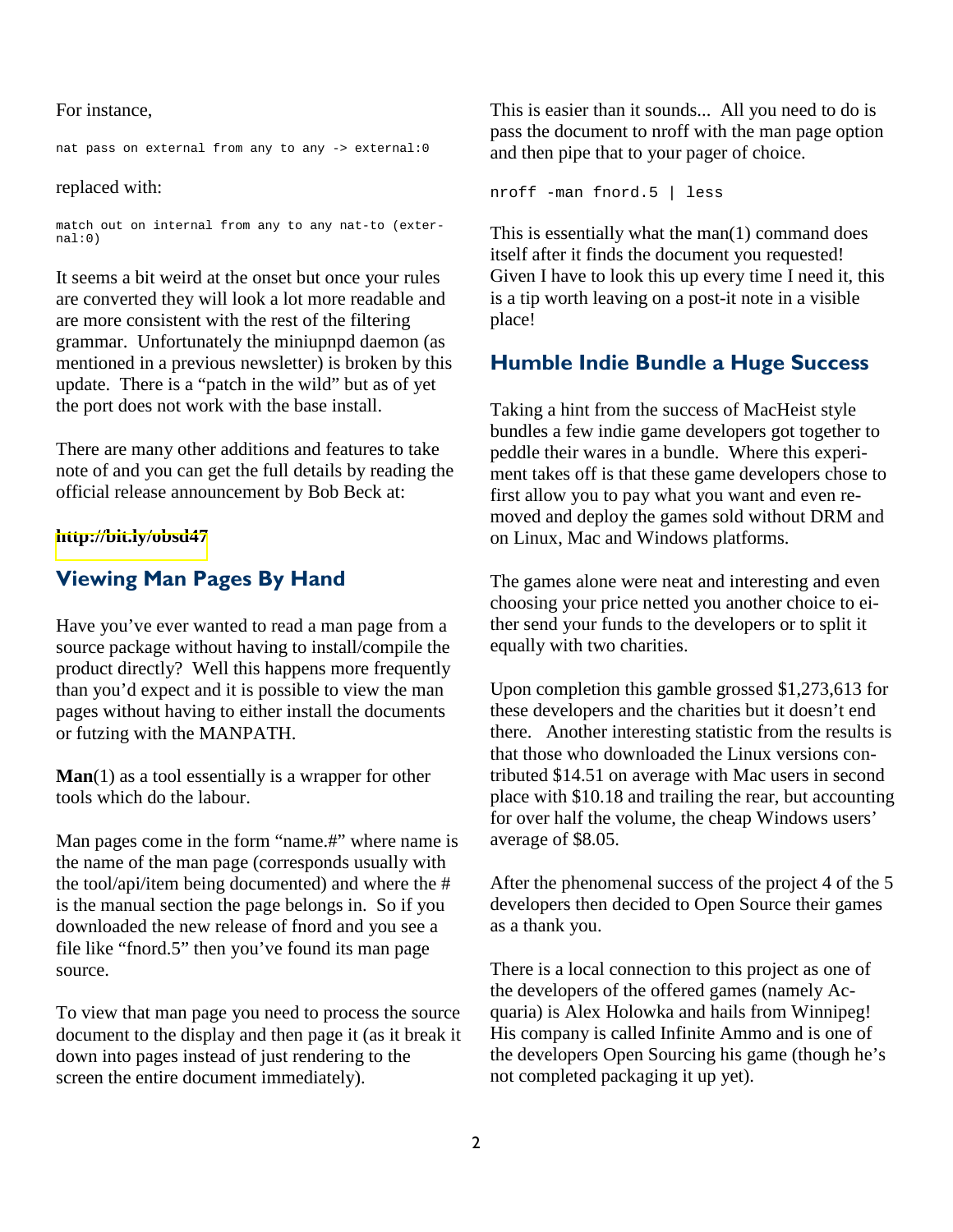## VMWare Fusion 3.1 Released

VMWare Fusion is easily one of my favorite Mac OS X applications and has just released it's point revision update. This update focused on bug fixes and performance. Windows graphic subsystems and OpenGL interception (such as GL in any Linux distribution) has had huge gains in performance with some games being playable in a simple window. While this isn't a free application, if you have a Mac is is easily the best platform to virtualize your favorite free software distributions. There are other solutions on the Mac such as VirtualBox and Parallels though Fusion easily eclipses them with its performance and feature set.

The release announcement can be found at:

#### **<http://bit.ly/9bZxuN>**

And if you want someone else's point of view, the first review can be read here:

#### **<http://bit.ly/ds3OKc>**

## Seagate Releases a Hybrid HDD/SSD

You can now buy a reasonably priced (\$156US for 500GB) hybrid 2.5" SATA drive that includes 4GB of SSD cache on a 7200RPM drive. Early reports show that while it will never compete with the mighty SSD's it can come pretty darned close. The caching system is an adaptive cache where frequently accessed blocks are saved to the SSD and served up as requested before scheduling the disk. To the more algorithm-inclined amongst us this screams to be very similar an LRU cache but why be that specific in a product release? This essentially means the more you do the better the performance will be. The tests so far show 3+ boots will net increasing better boot time and application responses. The best article I've read so far is on the HotHardware site and located here:

#### **<http://bit.ly/bhweqq>**

### SSH Multiplexing FTW!

If you manage a few legacy machines with rather slow CPU's (say aging Sun boxes like the Netra or Ultra series or SGI or some random old 386/486 etc) logging in remotely via SSH can be a nightmare for the impatient. Just creating SSH keys on some architectures can take 5-10 minutes! Another similar edge case is a high latency or bandwidth limited network path. In both of these situations having a bevy of open SSH sessions can be borderline maddening.

Luckily there is a new feature of OpenSSH to the rescue. Assuming you have or can install OpenSSH v4 or later you can use something called session multiplexing. What this feature does is on the first SSH session to a host a named socket is created on your local host that can be referenced by other invocations of SSH to multiplex a new SSH session of the same TCP session.

If you are a nut like me and have dozens of SSH sessions open while debugging things this can help reduce the probe effect of having many encrypted sessions open as well on CPU constrained systems saves on cycles but allows more shell sessions.

Enabling it on your machine is very easy (assuming both sides support the feature). All you need to do is set the ControlMaster and ControlPath variables in your .ssh/config file like the following:

Host \* ControlMaster auto ControlPath /tmp/%r@%h:%p

When you ssh to a particular host a socket will show up in /tmp, named "username@host:port". This file will be used to "mux" new sessions.

If you are on a shared system, using /tmp isn't really a good idea and would be a security issue so another method would be to create a tmp-like folder in your user account and set up ControlPath accordingly.

mkdir -p ~/.ssh/mux echo ControlPath ~/.ssh/mux/%r@%h:%p >> ~/.ssh/config